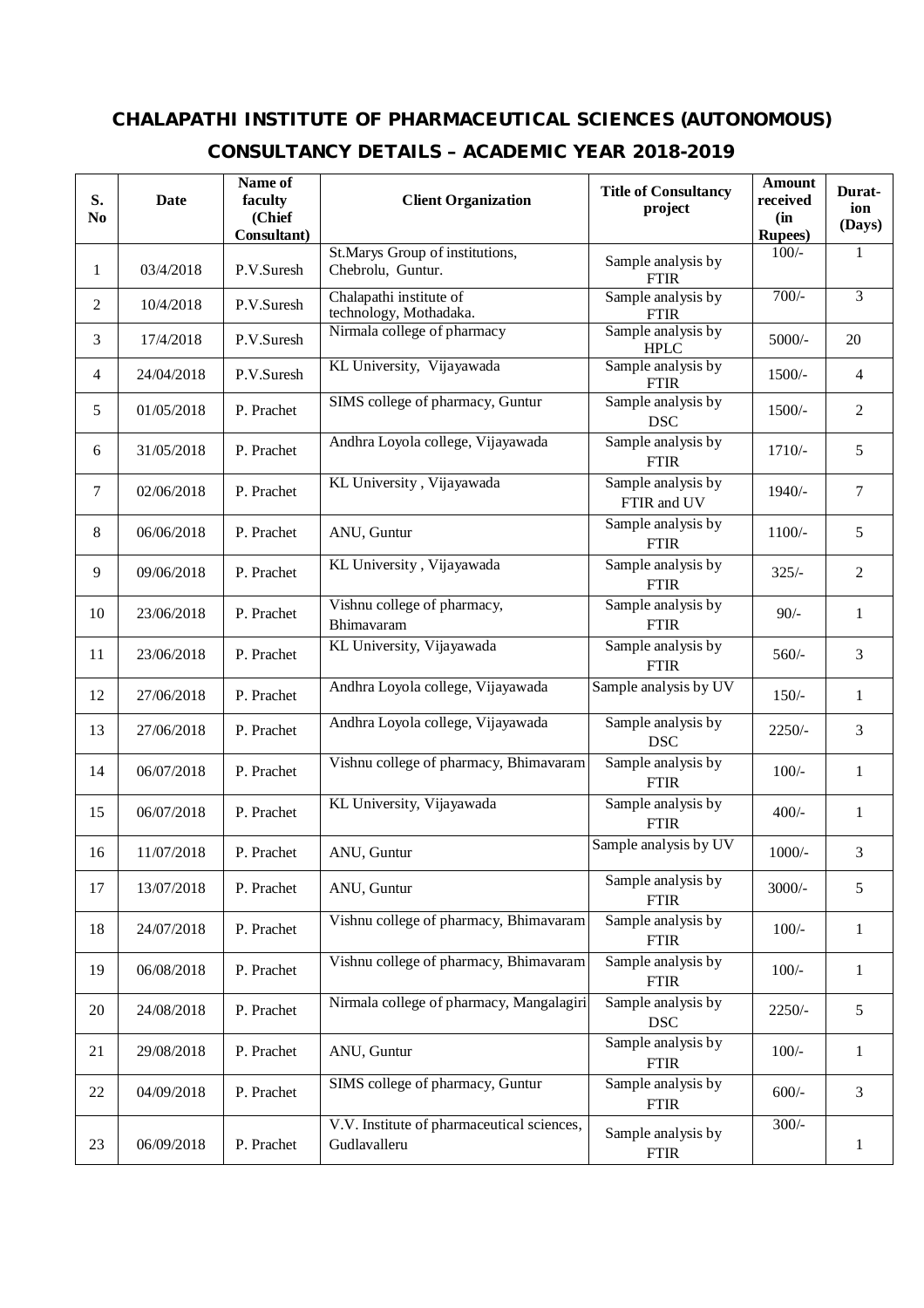|    |            |            | V.V. Institute of pharmaceutical sciences,                | Sample analysis by                | $2250/-$ |                |
|----|------------|------------|-----------------------------------------------------------|-----------------------------------|----------|----------------|
| 24 | 06/09/2018 | P. Prachet | Gudlavalleru                                              | <b>DSC</b>                        |          | 3              |
| 25 | 07/09/2018 | P. Prachet | ANU, Guntur                                               | Sample analysis by<br><b>FTIR</b> | $100/-$  | $\mathbf{1}$   |
| 26 | 10/09/2018 | P. Prachet | Sk.Khaja, Thadepalli                                      | Sample analysis by UV             | $500/-$  | $\overline{2}$ |
| 27 | 22/09/2018 | P. Prachet | ANU, Guntur                                               | Sample analysis by<br><b>FTIR</b> | $450/-$  | $\overline{2}$ |
| 28 | 12/10/2018 | P. Prachet | KL University, Vijayawada                                 | Sample analysis by<br><b>FTIR</b> | $800/-$  | $\overline{2}$ |
| 29 | 20/11/2018 | P. Prachet | Andhra Loyola college, Vijayawada                         | Sample analysis by<br><b>FTIR</b> | $2200/-$ | 5              |
| 30 | 20/11/2018 | P. Prachet | Andhra Loyola college, Vijayawada                         | Sample analysis by<br><b>FTIR</b> | $500/-$  | $\overline{2}$ |
| 31 | 28/11/2018 | P. Prachet | ANU, Guntur                                               | Sample analysis by<br><b>FTIR</b> | $600/-$  | $\sqrt{2}$     |
| 32 | 28/11/2018 | P. Prachet | ANU, Guntur                                               | Sample analysis by<br><b>FTIR</b> | $200/-$  | $\mathbf{1}$   |
| 33 | 06/12/2018 | P. Prachet | KL University, Vijayawada                                 | Sample analysis by<br><b>FTIR</b> | $200/-$  | $\mathbf{1}$   |
| 34 | 11/12/2018 | P. Prachet | ANU, Guntur                                               | Sample analysis by<br><b>FTIR</b> | $1200/-$ | 3              |
| 35 | 12/12/2018 | P. Prachet | KL University, Vijayawada                                 | Sample analysis by<br><b>FTIR</b> | 1760/-   | $\overline{4}$ |
| 36 | 13/12/2018 | P. Prachet | NRI, Vijayawada                                           | Sample analysis by UV             | $200/-$  | $\mathbf{1}$   |
| 37 | 14/12/2018 | P. Prachet | KVSR Siddhartha college<br>of pharmacy, Vijayawada        | Sample analysis by<br><b>FTIR</b> | $1600/-$ | 3              |
| 38 | 14/12/2018 | P. Prachet | SIMS college of pharmacy, Guntur                          | Sample analysis by<br>FTIR and UV | $400/-$  | $\mathbf{1}$   |
| 39 | 14/12/2018 | P. Prachet | Chandra Mohan                                             | Sample analysis by<br>FTIR and UV | $2100/-$ | $\overline{4}$ |
| 40 | 24/12/2018 | P. Prachet | Andhra Loyola college, Vijayawada                         | Sample analysis by<br><b>FTIR</b> | $1000/-$ | $\overline{2}$ |
| 41 | 28/12/2018 | P. Prachet | A.M. Reddy memorial college of<br>pharmaceutical sciences | Sample analysis by<br><b>FTIR</b> | $600/-$  | 2              |
| 42 | 29/12/2018 | P. Prachet | SIMS college of pharmacy, Guntur                          | Sample analysis by UV             | $100/-$  | $\mathbf{1}$   |
| 43 | 31/12/2018 | P. Prachet | SIMS college of pharmacy, Guntur                          | Sample analysis by UV             | $200/-$  | $\mathbf{1}$   |
| 44 | 02/01/2019 | P. Prachet | SIMS college of pharmacy,<br>Guntur                       | Sample analysis by<br><b>DSC</b>  | $2250/-$ | 3              |
| 45 | 9/01/2019  | P. Prachet | ANU, Guntur                                               | Sample analysis by<br><b>FTIR</b> | $1000/-$ | $\overline{2}$ |
| 46 | 11/01/2019 | P. Prachet | KL University, Vijayawada                                 | Sample analysis by<br>FTIR and UV | $800/-$  | $\overline{c}$ |
| 47 | 11/01/2019 | P. Prachet | KL University, Vijayawada                                 | Sample analysis by<br>FTIR        | $800/-$  | $\overline{c}$ |
| 48 | 23/01/2019 | P. Prachet | KL University, Vijayawada                                 | Sample analysis by<br><b>FTIR</b> | $250/-$  | $\mathbf{1}$   |
| 49 | 24/01/2019 | P. Prachet | SIMS college of pharmacy, Guntur                          | Sample analysis by UV             | $100/-$  | $\mathbf{1}$   |
| 50 | 05/02/2019 | P. Prachet | ANU, Guntur                                               | Sample analysis by<br><b>FTIR</b> | $500/-$  | $\overline{2}$ |
| 51 | 05/02/2019 | P. Prachet | A.M. Reddy memorial college of<br>pharmaceutical Sciences | Sample analysis by<br><b>FTIR</b> | $300/-$  | $\mathbf{1}$   |
| 52 | 05/02/2019 | P. Prachet | SIMS college of pharmacy,<br>Guntur                       | Sample analysis by<br>Viscometer  | $400/-$  | $\mathbf{1}$   |